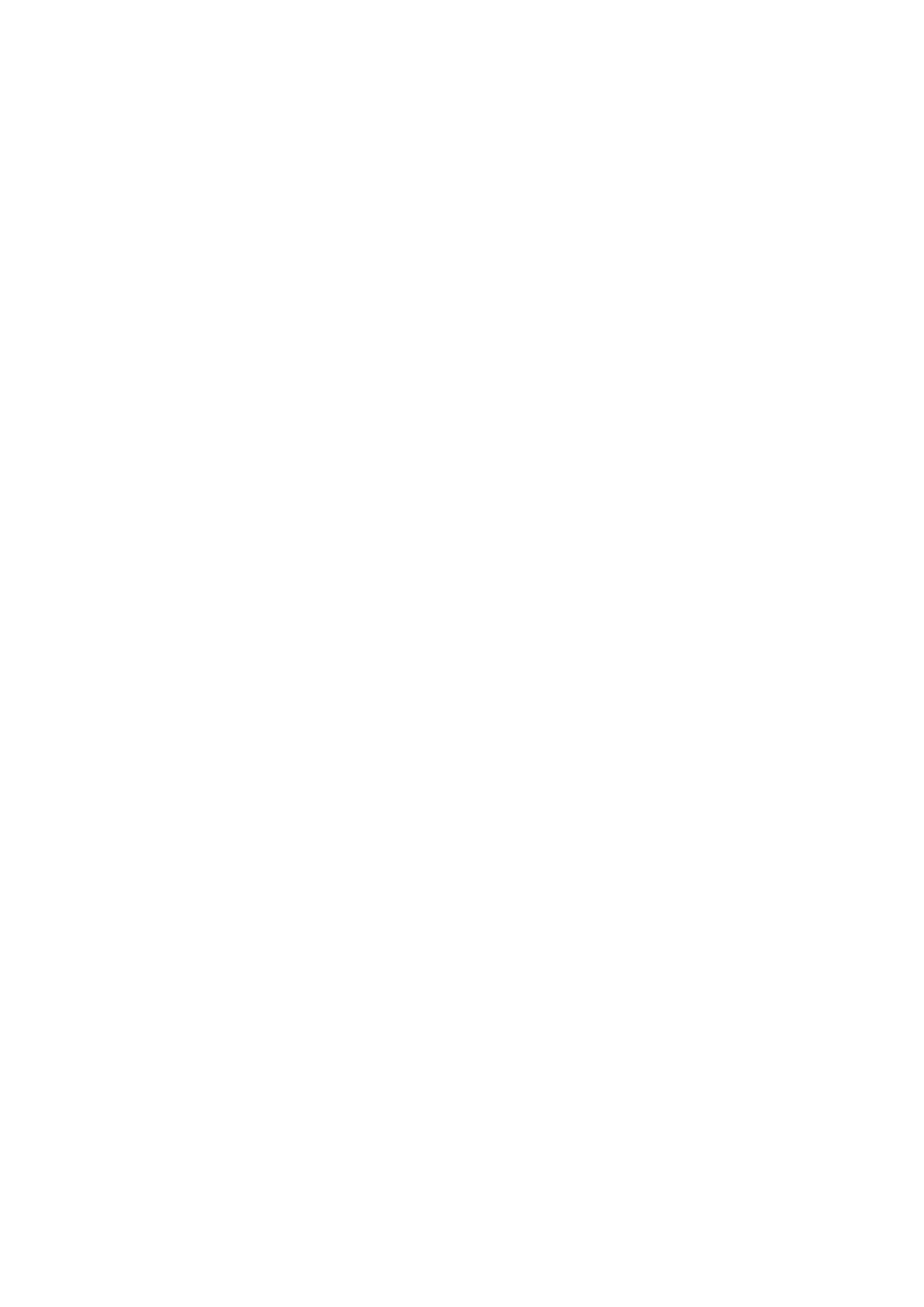# **CONTENTS**

| I.             |
|----------------|
| $\mathbf{I}$   |
| $\mathbf{I}$   |
| $\overline{2}$ |
| $\overline{2}$ |
| $\overline{2}$ |
| $\overline{3}$ |
| $\overline{4}$ |
| 8              |
| 8              |
| 8              |
| 9              |
| 9              |
| 10             |
| 10             |
| $\mathbf{1}$   |
| 3              |
| 3              |
| 3              |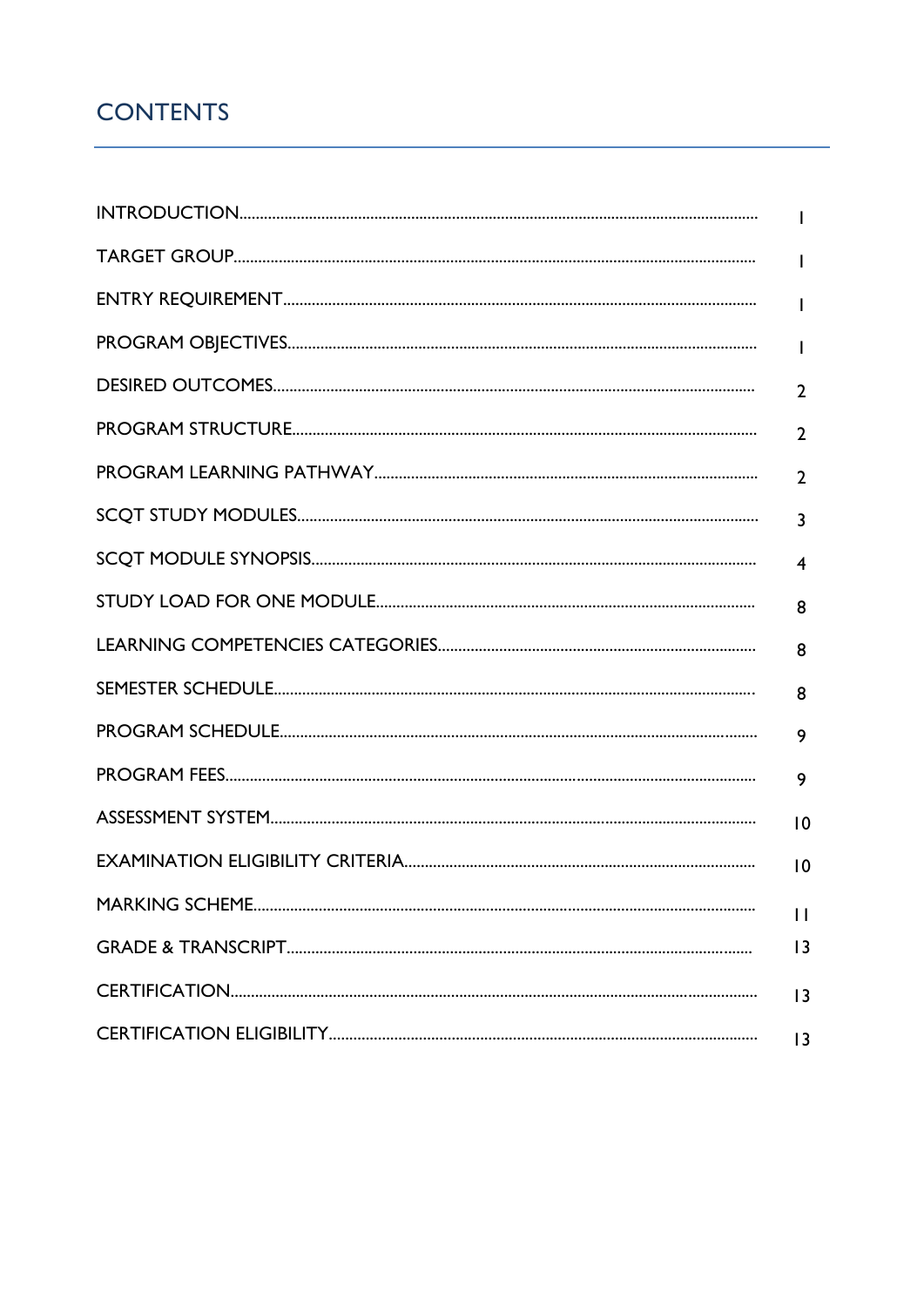### INTRODUCTION

The Specialized Certificate for Quran Teachers (SCQT) is a continuous learning program offered to the Quran teachers and the Muslim local community. This educational program aimed to enhance the teaching skills as well as strengthening the fundamental knowledge that is related to the sciences of the Quran (Ulum Quran). This program is directed to emphasize both the theoretical (ilmi) and application (amali) aspects. With the skill-based approach, this program is expected to prepare participants in the field of learning and teaching al-Quran.

### TARGET GROUP

SCQT is open to all Quran teachers. Quran teachers who have yet to be listed in the ARS database are encouraged to enroll in the program.

## ENTRY REQUIREMENT

The applicant must be:

- o At least 17 years of age during the registration.
- o Pass the recitation assessment.
- o Able to recite al-Quran fluently.
- o Provide Certificate of Quranic / Tajwid, if any.
- o Participant must be proficient in writing and speaking English language that would allow effective involvement in the programme and during the evaluation process.

# PROGRAM OBJECTIVES

This program aims:

- o To build and enhance student's ability in learning and teaching Al-Quran.
- o To instill deeper understanding and knowledge of Al-Quran.
- o To offer life-long learning program in line with the contemporary needs and contexts.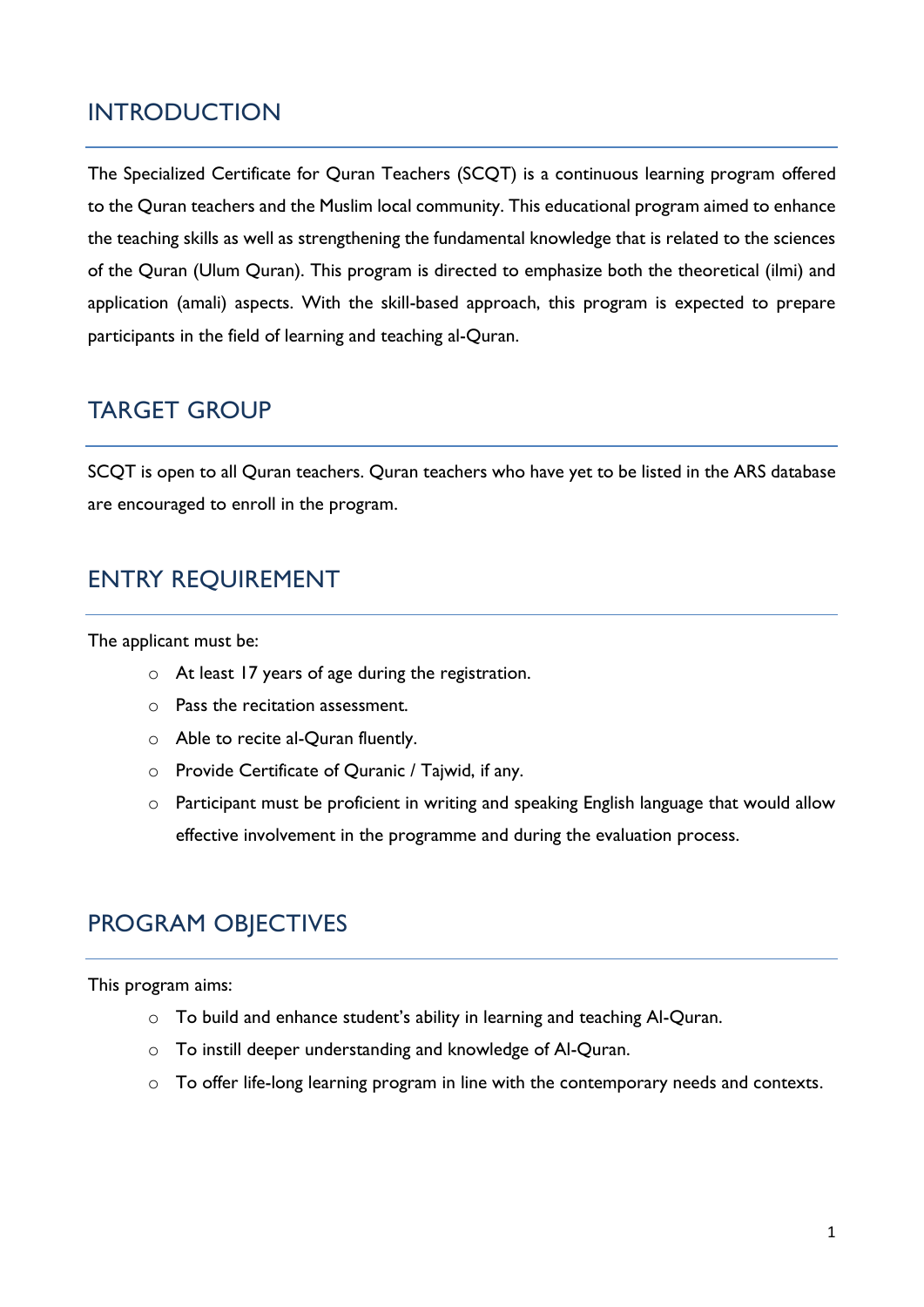# DESIRED OUTCOMES



## PROGRAM STRUCTURE

The training of Quran teachers comprises of 2 phases:

- a) SCQT
- b) SDQT

Subsequently, the programs are divided into 2 fields:

- i) Skilled Based
- ii) Knowledge Based

# PROGRAM LEARNING PATHWAY

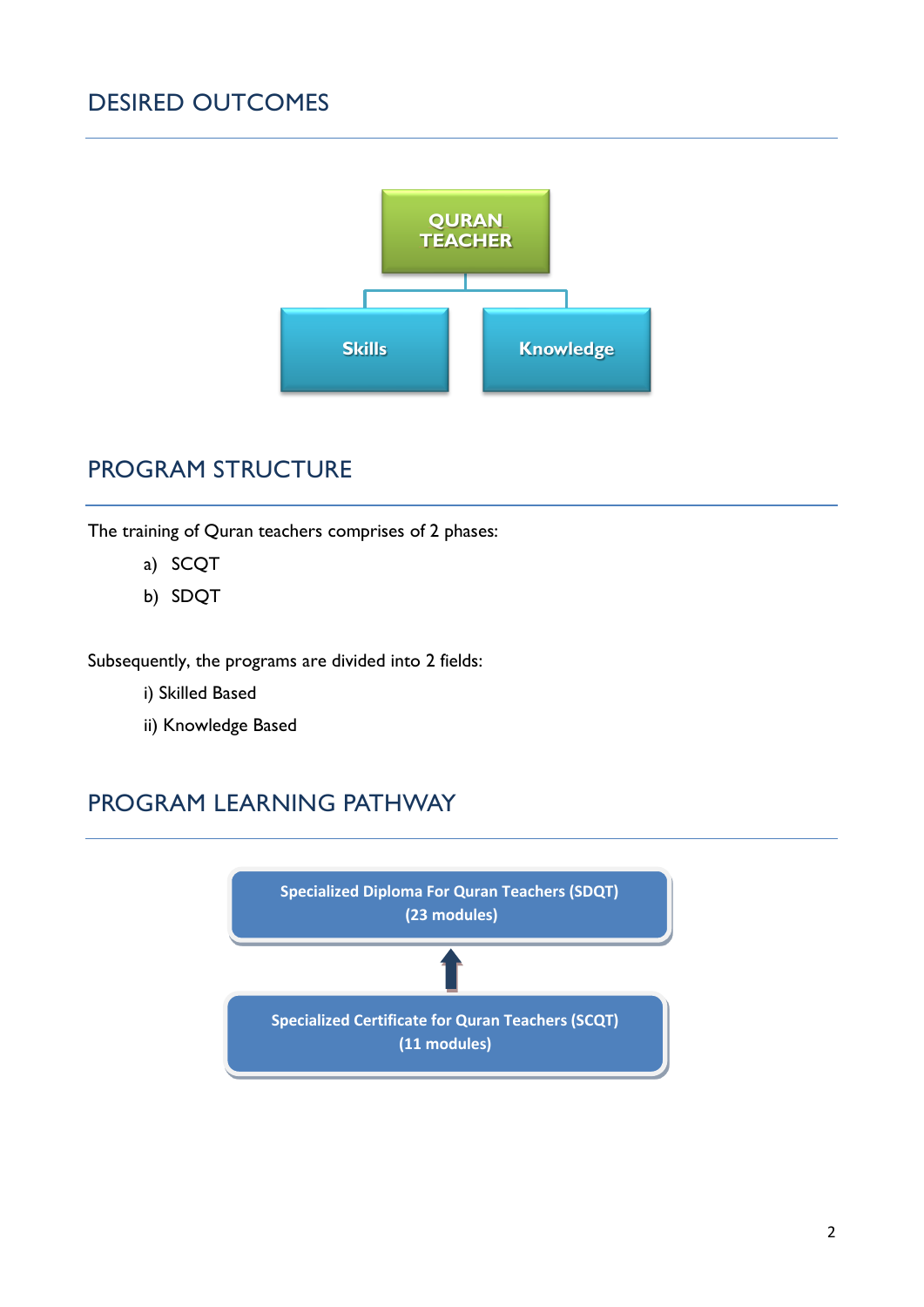# SPECIALIZED CERTIFICATE FOR QURAN TEACHERS (SCQT) STUDY MODULES

| No.            | <b>Course</b><br>Code | <b>Module</b>                                          | <b>Credit</b><br><b>Hours</b> | <b>Weekly</b><br><b>Lesson</b> |
|----------------|-----------------------|--------------------------------------------------------|-------------------------------|--------------------------------|
|                | <b>AR101</b>          | Arabic Language                                        | $\overline{4}$                | 8                              |
| $\overline{2}$ | KP <sub>101</sub>     | <b>Quran Teaching Methodology</b>                      | 4                             | 5                              |
| 3              | <b>PQ101</b>          | Introduction to the Sciences of the Quran (Ulum Quran) | $\overline{4}$                | 8                              |
| 4              | <b>PQ102</b>          | Revelation Studies (Jurisprudence of Worship)          | 3                             | 8                              |
| 5              | <b>PQ103</b>          | Biography of the Prophet p.b.u.h. in the Quran         | 3                             | 8                              |
| 6              | <b>TFI01</b>          | Exegesis of the Quran - Theology Fundamentals          |                               | 8                              |
| 7              | <b>TR101</b>          | <b>Basic Tajweed</b>                                   | $\overline{4}$                | 8                              |
| 8              | TTI01                 | Talaqqi Musyafahah I (Juz 30, 1 & 2)                   | $\overline{4}$                | 5                              |
| 9              | <b>TT102</b>          | Talaqqi Musyafahah 2 (Juz 3-5)                         | $\overline{4}$                | 5                              |
| 10             | <b>TT103</b>          | Hafazan Al-Quran I (Juz 30) - Online                   | 3                             | 12                             |
| $\mathbf{H}$   | <b>TT104</b>          | Hafazan Al-Quran 2 (Juz 30) - Online                   | 3                             | 12                             |
|                |                       | <b>Total No. Of Credit Hours</b>                       | 39                            |                                |
|                |                       | <b>Total No. Of Weekly Lesson</b>                      |                               | 87                             |

### **List of Core Modules (require to pass with at least Grade C):**

| No.          | <b>Course</b><br><b>Code</b> | <b>Module</b>                                          |
|--------------|------------------------------|--------------------------------------------------------|
|              | <b>AR101</b>                 | Arabic Language                                        |
| $\mathbf{2}$ | KP <sub>101</sub>            | <b>Quran Teaching Methodology</b>                      |
| $\mathbf{3}$ | <b>PQ101</b>                 | Introduction to the Sciences of the Quran (Ulum Quran) |
| 4            | <b>TR101</b>                 | <b>Basic Tajweed</b>                                   |
| 5            | <b>TT101</b>                 | Talaqqi Musyafahah I (Juz 30, 1 & 2)                   |
| 6            | <b>TT102</b>                 | Talaggi Musyafahah 2 (Juz 3-5)                         |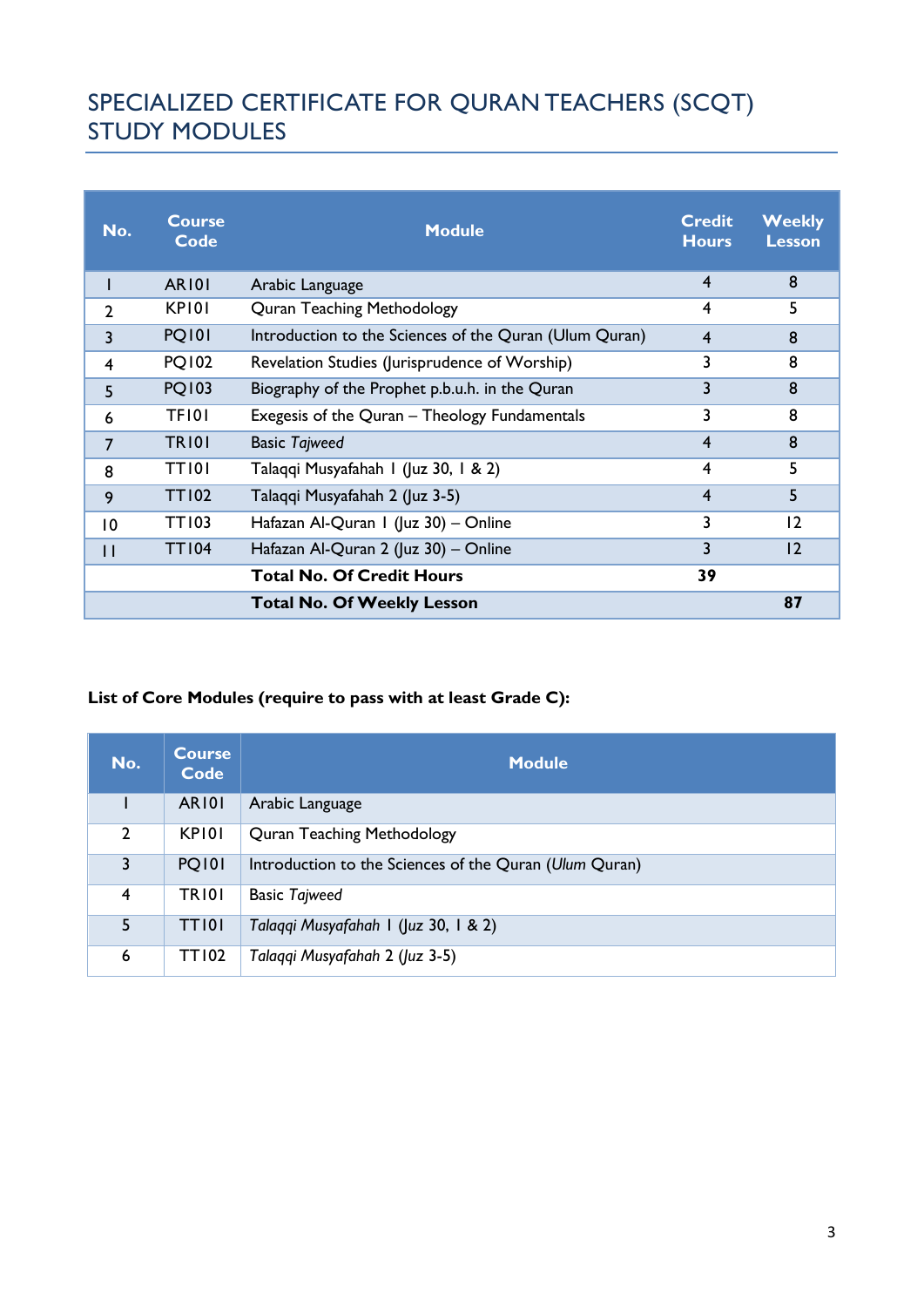### **PQ101 Introduction to the Sciences of the Quran – Ulum Quran (4 Credits)**

Students will learn the fundamentals of the Sciences of the Quran (*`Ulum al Quran*) in this module which form the basis of Quranic studies. It covers topics such as Revelations (*al Wahy*), Compilation of the Mushaf, Reasons for Revelations (*Asbaab an Nuzul*), Stages of Revelations (*Nuzul al-Quran*) etc. At the end of this module, students are expected to understand better about the sciences of the Quran hence appreciate the efforts of the scholars in preserving the Quran.

#### **References:**

*Mabahith fil Ulum Al-Quran*, Manna' Khalil Al-Qattan. Teachers' Training Notes, Darul Quran Singapura.

### **PQ102 Revelation Studies – Jurisprudence of Worship (3 Credits)**

In this module, students will learn the laws that are related to Purification (*Toharah*), Prayers (*Solah*), Fasting (*Shiyam*) and Pilgrimage (*Hajj*) from the perspective of the Quranic verses discussed in the order of its revelation that leads to the personal development and education of the Muslim.

#### **References:**

*al-Jami' li Ahkam al-Quran*, al-Qurthubi. *Adwa' al-Bayan Fi Tafseer al-Quran bi al-Quran*, Muhammad al-Amin al-Shinqithi. Teachers' Training Notes, Darul Quran Singapura.

### **PQ103 Biography of the Prophet p.b.u.h. in the Quran (3 Credits)**

In this module, students will learn the biography of the Messenger p.b.u.h. from the perspective of the verses of Quran instead of the chronological order. The discussions will center around the verses or surahs that were revealed according to the necessities of that time where the earlier surahs were geared towards the development of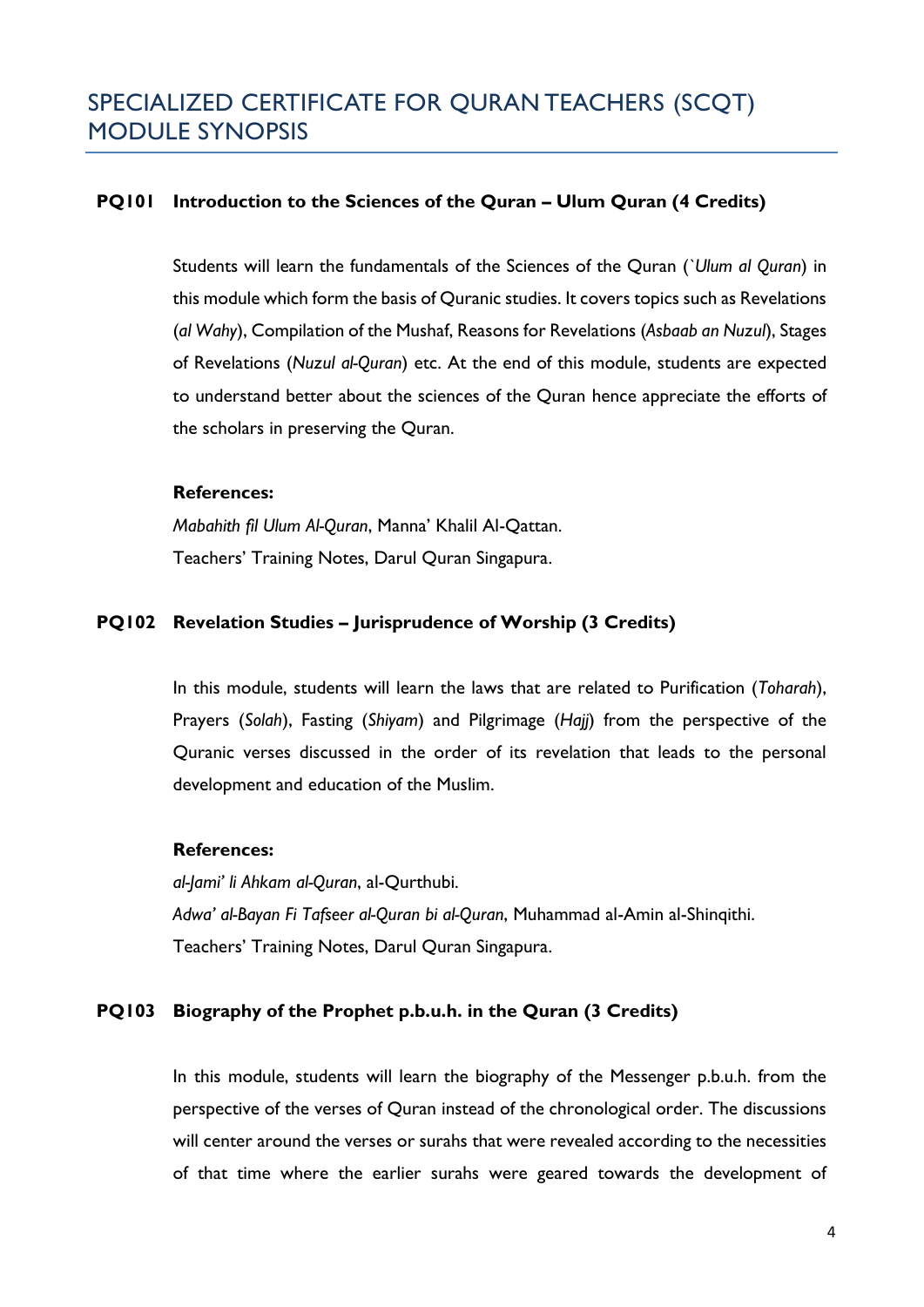character and to respond to the community at that time. The topics will focus on Surah al-'Alaq, al-Muddaththir, al-Muzzammil, al-Masad and al-A'la that brought about the earliest concepts that were revealed.

#### **References:**

*Ma'darij al-Tafakkur wa Daqa'iq al-Tadabbur*, Abdul Rahman Habannakah al-Maidani. *Sirah al-Rasul Shurah Muqtabasah min al-Quran*, Muhammad Izzat Darwazah. Teachers' Training Notes, Darul Quran Singapura.

#### **TF101 Exegesis of the Quran – Theology Fundamentals (3 Credits)**

This module discusses the main affairs in Theology (*Aqeedah*) that were presented in a certain style in the Quran. Students will discuss the issues of *Aqeedah* in Surah al-Fatihah that touches about the Pillars of Belief (*Iman*) as an example.

#### **References:**

*Al-Tashil li Ulum al-Tanzil*, Ibnu Juzai al-Kalbi. *Lamasat Bayaniyyah fi Nushus al-Tanzil*, Dr. Fadil Solih al-Samirra'iy. Teachers' Training Notes, Darul Quran Singapura.

### **TR101 Basic Tajweed (4 Credits)**

Students will learn the basics of Quran recitation (*Tajweed*) that covers the topics of the definition of Tajweed, points of articulation (*Makhaarij*) and characteristics (*Sifaat*) of letters, laws of *Mad*, laws of *Nuun Saakinah* etc. This module will also touch on the miraculous aspects of the sounds of the Quran.

#### **References:**

Teachers' Training Notes, Darul Quran Singapura.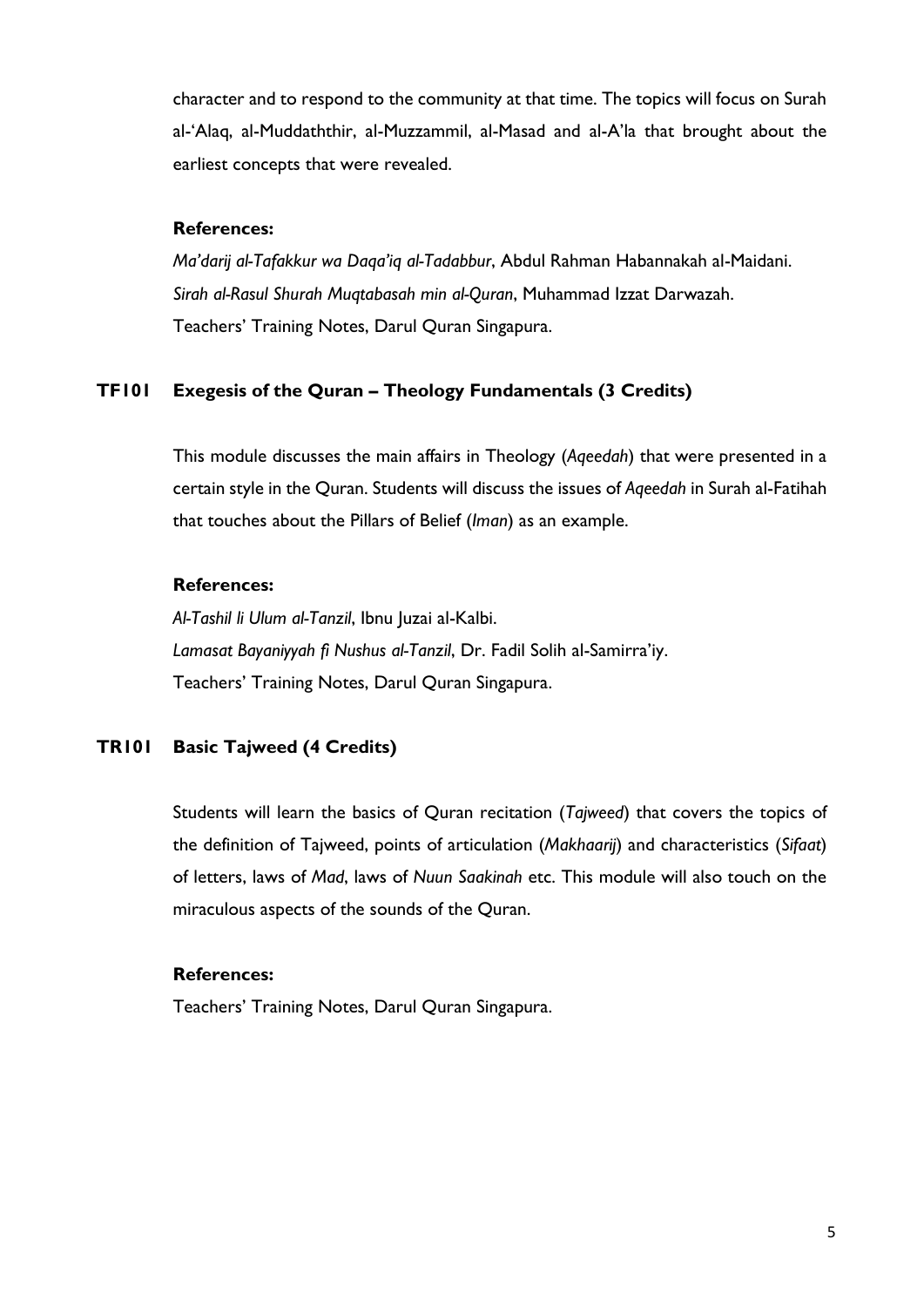### **KP101 Quran Teaching Methodology – QLiC Method (4 Credits)**

This module introduces the accelerated learning method in teaching Quran which is known as QLiC (Quran Literation Course). It was developed by Darul Quran Singapura which is derived from the years of experience of teaching Quran recitation from scratch.

#### **References:**

Teachers' Training Notes, Darul Quran Singapura.

#### **AR101 Arabic Language (4 Credits)**

This module gives early exposure to the basics of understanding the Arabic language of the Quran. Students will be exposed to the structure and characterisitic of a sentence in the Arabic language such as *Ism* (nouns), *Fi'il* (verbs), *al-Jumlah al-Ismiyah* (nominal sentences) etc. Students will also learn the translation methodologies of the Quran based on the Harfiyah Method.

#### **References:**

Teachers' Training Notes, Darul Quran Singapura.

### **TT101 Talaqqi Musyafahah I (4 Credits)**

Students are given the opportunity to improve their Quran recitation through the *Talaqqi Musyafahah* method in groups under the supervision of a teacher who possess the Quran chain of narration (*sanad*). Students will recite 3 Juz starting from Juz 30.

#### **References:**

The Noble Quran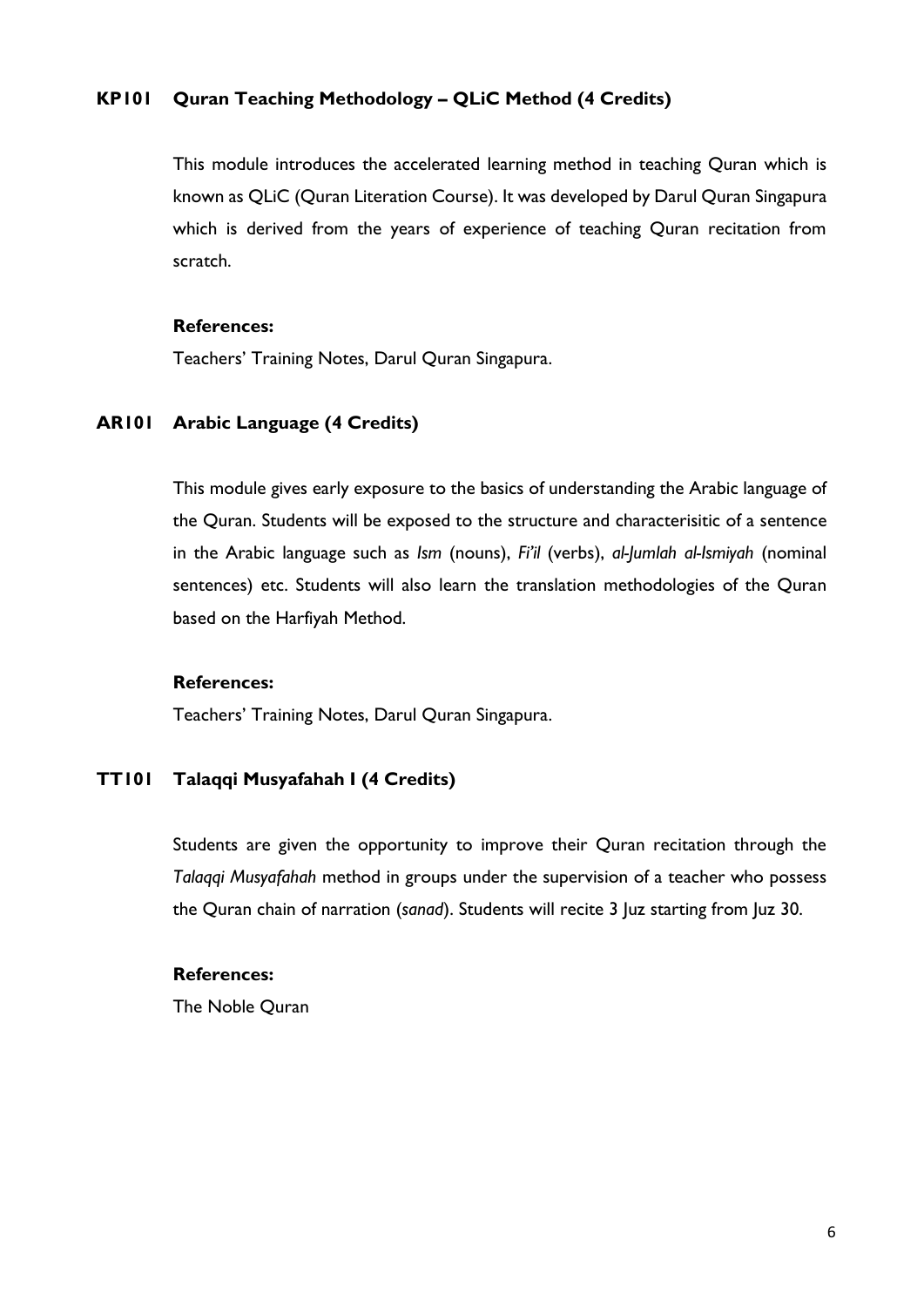#### **TT102 Talaqqi Musyafahah II (4 Credits)**

Students are given the opportunity to improve their Quran recitation through the *Talaqqi Musyafahah* method in groups under the supervision of a teacher who possess the Quran chain of narration (*sanad*). Students will recite 3 Juz starting from Juz 3.

#### **References:**

The Noble Quran

#### **TT103 Hafazan Al-Quran I (3 Credits)**

This module helps students to practice and apply their knowledge through memorizing Quran, starting with Surah an-Nas to al-Fajr. Quran memorization is an important aspect of the history of Islamic education. Students have to check their memorization of each Surah with their teacher within the duration specified (3 months).

#### **References:**

The Noble Quran

#### **TT104 Hafazan Al-Quran II (3 Credits)**

This module helps students to practice and apply their knowledge through memorizing Quran, starting with Surah al-Ghashiyah to an-Naba'. Quran memorization is an important aspect of the history of Islamic education. Students have to check their memorization of each Surah with their teacher within the duration specified (3 months).

#### **References:**

The Noble Quran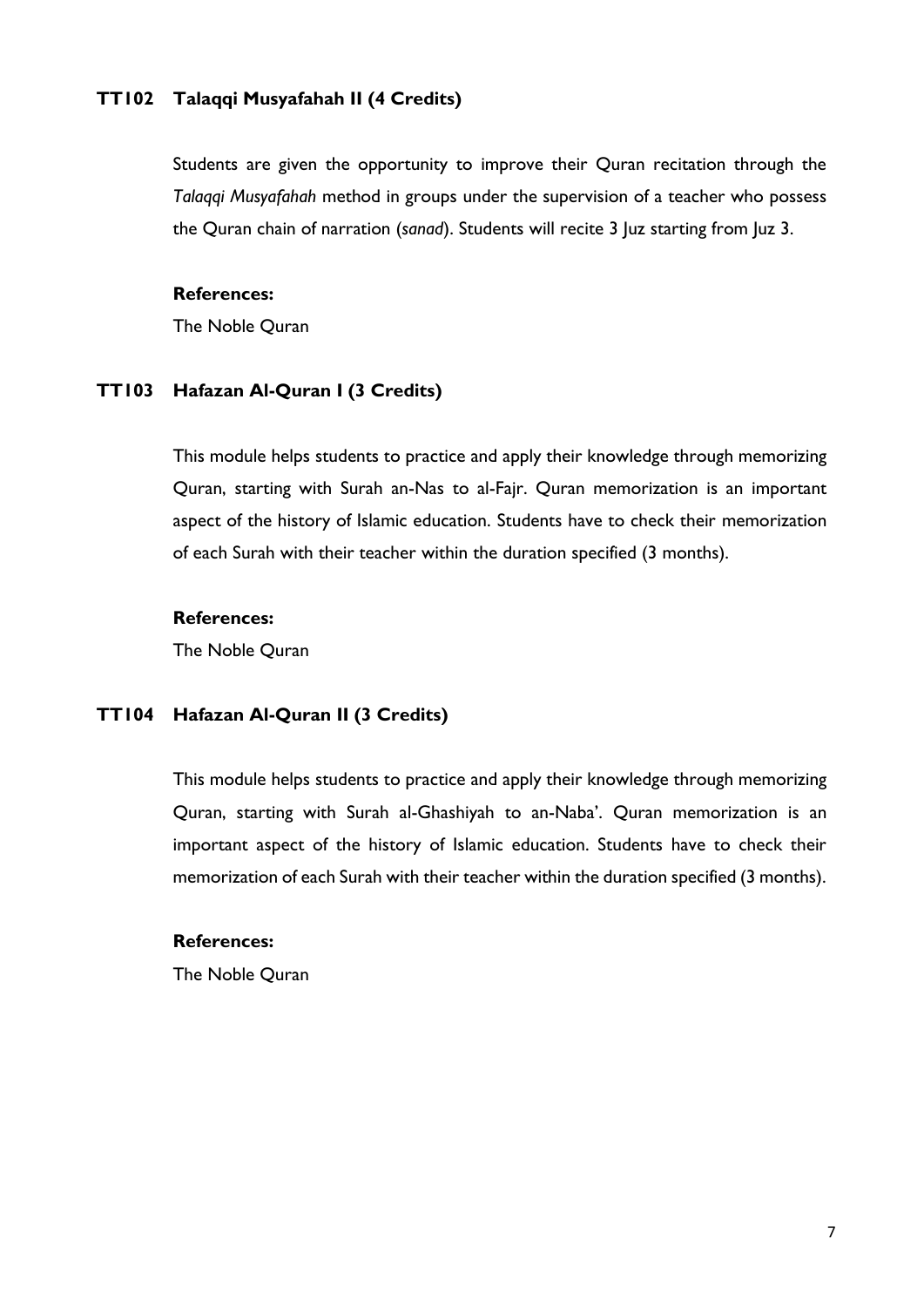### **Study Duration for Certificate Level (100 hours/module)**

| No.            | <b>Item</b>                         | <b>Study hours</b> |
|----------------|-------------------------------------|--------------------|
|                | Lecture                             | 24                 |
| $\overline{2}$ | Lecture preparation (self learning) | 60                 |
| 3              | Examination                         | າ                  |
| 4              | Revision                            | 14                 |
|                | <b>Total</b>                        | l 00               |

# LEARNING COMPETENCIES CATEGORIES

### **SCQT**

|                                       | <b>Supporting Modules</b>                               |              | <b>Core Modules</b>                          |              |
|---------------------------------------|---------------------------------------------------------|--------------|----------------------------------------------|--------------|
| <b>Competencies</b>                   | <b>Title</b>                                            | Code         | <b>Title</b>                                 | Code         |
|                                       | <b>Revelation Studies</b><br>(Jurisprudence of Worship) | <b>PQ102</b> | Introduction to the Sciences<br>of the Quran | <b>PQ101</b> |
| <b>Knowledge</b><br><b>Competency</b> | Biography of the Prophet<br>p.b.u.h. in the Quran       | <b>PQ103</b> | Arabic Language of the Quran                 | <b>AR201</b> |
|                                       | Exegesis of the Quran -<br><b>Theology Fundamentals</b> | <b>TF101</b> |                                              |              |
|                                       |                                                         |              | <b>Basic Tajweed</b>                         | <b>TR101</b> |
| Oral<br><b>Competency</b>             |                                                         |              | Talaqqi Musyafahah 1: Juz 30,<br>182         | <b>TT101</b> |
|                                       |                                                         |              | Talaqqi Musyafahah 2: Juz 3-5                | <b>TT102</b> |
| <b>Teaching</b><br><b>Competency</b>  |                                                         |              | <b>Quran Teaching Methodology</b>            | <b>KP101</b> |
| <b>Memorizing</b>                     | Hafazan Al-Quran I (Juz 30)                             | <b>TT103</b> |                                              |              |
| <b>Competency</b>                     | Hafazan Al-Quran 2 (Juz 30)                             | <b>TT104</b> |                                              |              |

## SEMESTER SCHEDULE

**Specialized Certificate for Quran Teachers (SCQT)** 

**First year No. of modules offered** First semester : 6 modules Second semester : 5 modules **Total : 11 modules**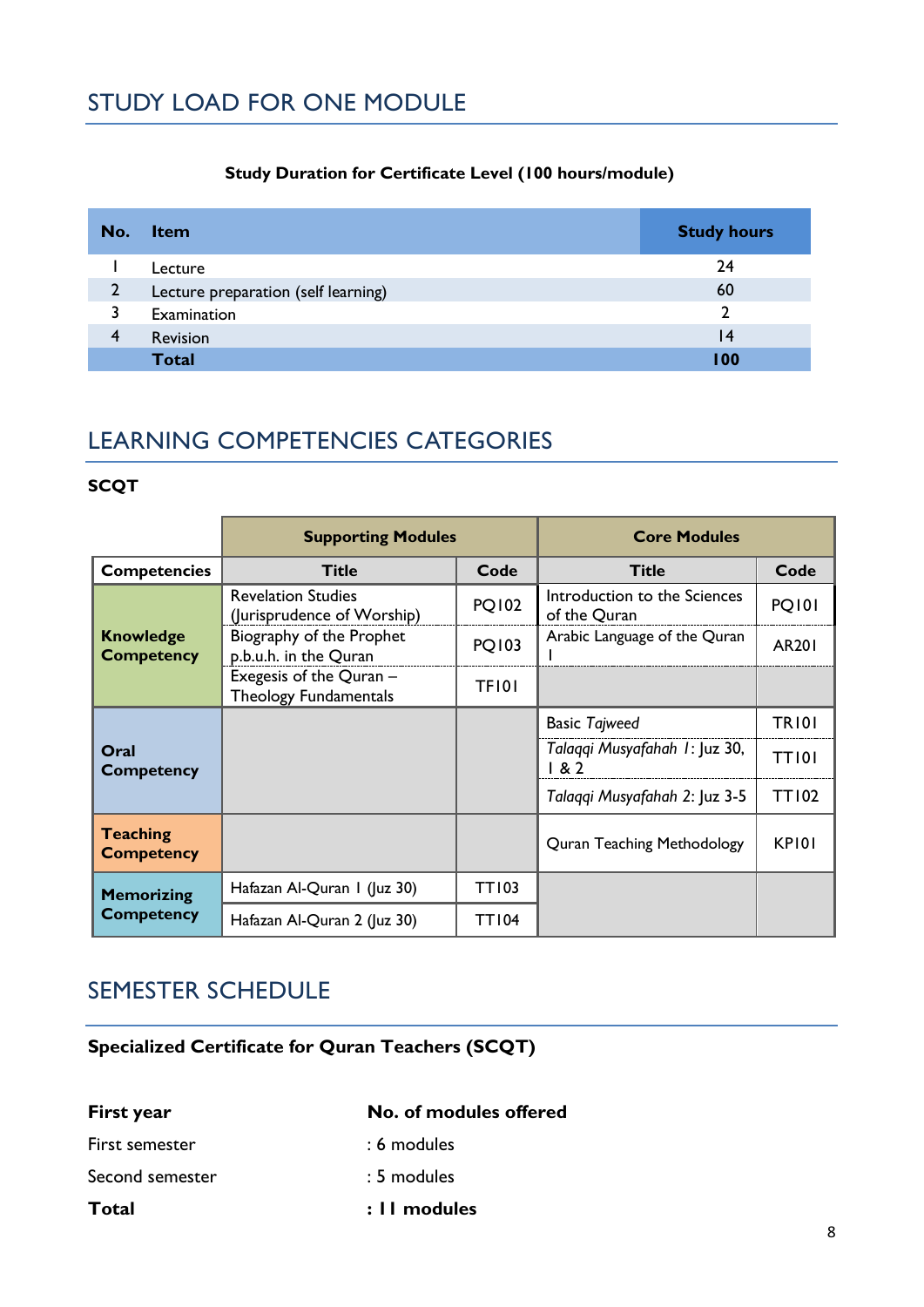### **Weekly Schedule**

|                        | Day                      | <b>Time</b>         |
|------------------------|--------------------------|---------------------|
| <b>SCQT</b><br>English | Monday<br>&<br>Wednesday | 6.30 pm $-$ 9.30 pm |

### PROGRAM FEES

### **1) Specialized Certificate for Quran Teachers (SCQT) [1 Year]**

| a) | Registration Fee (one time)                                                                                                                   |                | \$50 (Non-refundable)               |
|----|-----------------------------------------------------------------------------------------------------------------------------------------------|----------------|-------------------------------------|
|    | b) Miscellaneous Fee (one time)                                                                                                               | $\ddot{\cdot}$ | \$200 (Non-refundable)              |
|    | <b>Breakdown for Miscellanous Fees</b>                                                                                                        |                |                                     |
| C) | <b>Learning Materials</b><br><b>Administrative Expenses</b><br>ii.<br>iii.<br>Maintenance Order<br>iv.<br><b>IT Assistance</b><br>Program Fee |                | $$150/m$ onth $\times$ 10 months    |
|    | d) Total Payment                                                                                                                              | $\ddot{\cdot}$ | \$1700 (excluding registration fee) |
|    | <b>Additional Fees</b>                                                                                                                        |                |                                     |

| a. Reprinting of Certificate Fee* | : \$25  |
|-----------------------------------|---------|
| b. Reprinting of Transcript Fee*  | : \$25  |
| c. Re-Module Fee                  | : \$100 |

\*Students/graduates who wish to request a reprint of a certificate or transcript, they can only do so under any one of the following reasons:

- Certificate/transcript is missing.
- Certificate/transcript is damaged. (Graduates must submit the damaged original certificate in exchange for a new one after issuance)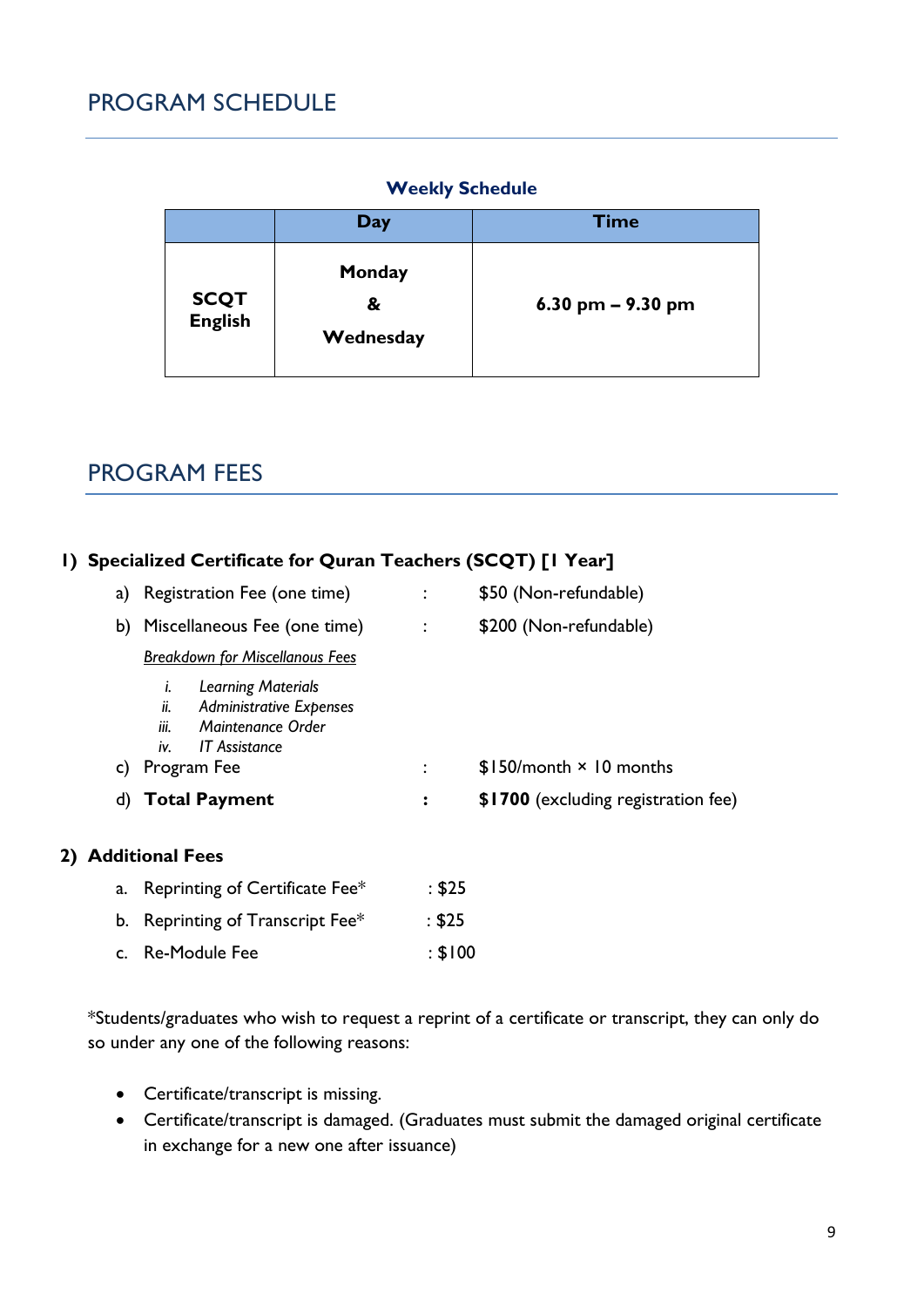• Name change (Graduates must provide relevant documents and an updated Identity Card/Passport, submitting the original certificate in exchange for a new certificate when issued.)

# ASSESSMENT SYSTEM

Assessment will be carried out in 2 ways:

- 1. Continuous assessment. Students are required to read and analyze the text in the study material provided and share their understanding. The objective of the continuous assessment is to measure the student's progress and to ensure that they are able to cope effectively with the learning process.
- 2. Assessment at the end of every module. Questions will be in the form of written examination or verbal depending on the modules requirement. This assessment assists the lecturer in assessing the capabilities of the students and record their progress from time to time.

# EXAMINATION ELIGIBILITY CRITERIA

Students are eligible for examination if they met the following criteria:

- i) Completion and submission of all assignments<sup>1</sup> and quizzes.
- ii) Student has paid all outstanding fees.
- iii) Percentage attendance of no less than 75% for the particular module. **(If the student is unable to attend the lecture and examination, it is an obligatory to produce MC/letter of absence to the officer in charge)**

Students who are not eligible for the examination will have to repeat the particular module.

- i) Reading material, and/or
- ii) Written assignment

 $1$  Assignments will be given in 2 forms: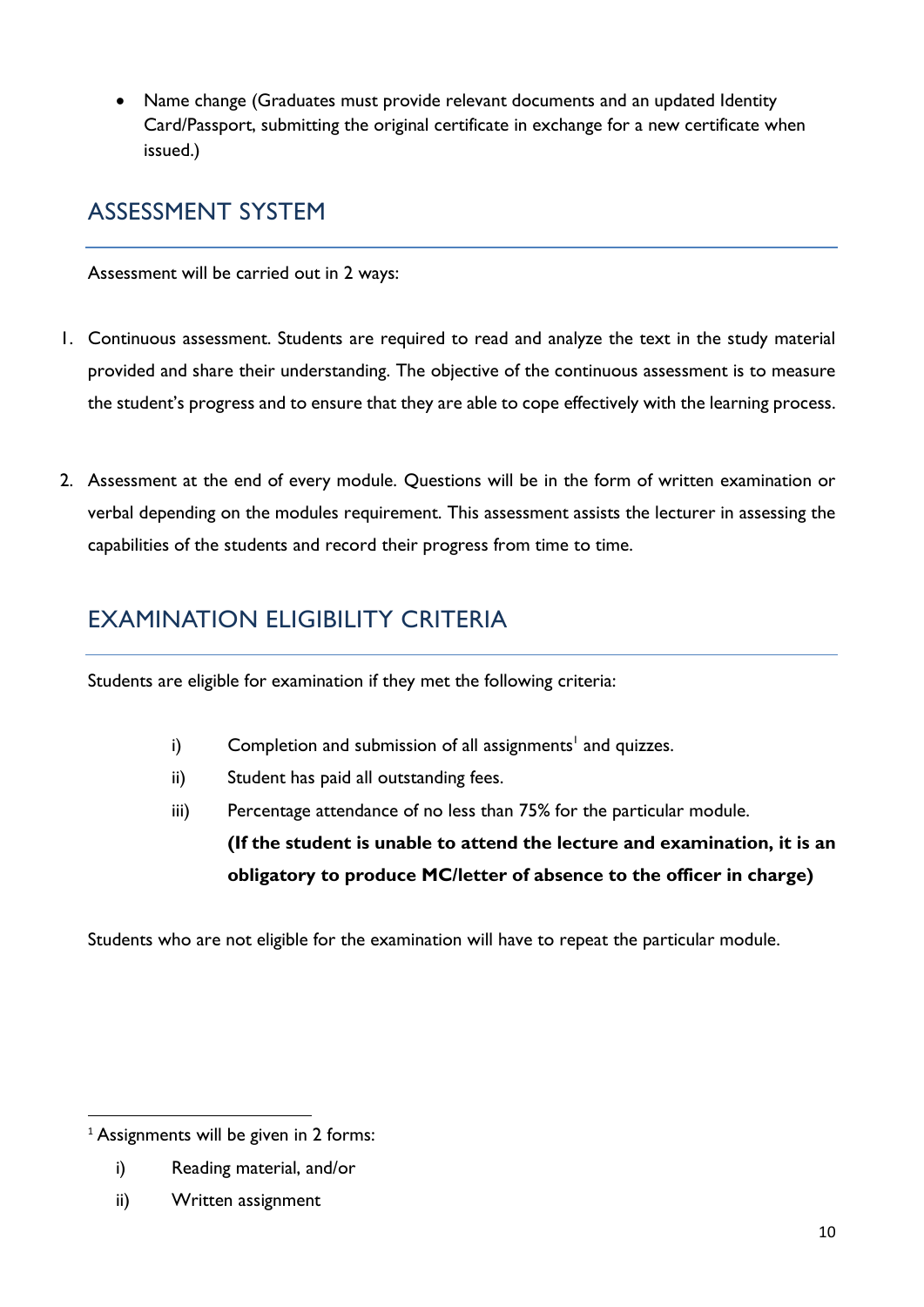# MARKING SCHEME

### **Distribution of marks for every module**

Students will be assessed through the attendance (15%), quizzes (15%), assignments (20%) and examination (50%). Students are required to attend 75% of the classes and complete the quiz and assignment given by the lecturer in order to qualify for the examination.



### **Overall Grading Statement**

| 4.0         | <b>Distinction</b> | Demonstrated a perfect results in all subjects and aspects                                                                                             |
|-------------|--------------------|--------------------------------------------------------------------------------------------------------------------------------------------------------|
| $3.7 - 3.9$ | Excellent          | Demonstrated an excellent achievement.                                                                                                                 |
| $3.4 - 3.6$ | Very Good          | Demonstrated an achievement that is higher than the average<br>achievement but does not reach the excellent level.                                     |
| $3.0 - 3.3$ | Good               | Demonstrated an achievement that is higher than the average<br>achievement but does not reach the very good level.                                     |
| $2.5 - 2.9$ | Satisfactory       | Demonstrated an average achievement.                                                                                                                   |
| $2.0 - 2.4$ | Pass               | Demonstrated an achievement below the average of all the<br>students in the same class.                                                                |
| $0.0 - 1.9$ | Fail               | Demonstrated an achievement which is insufficient, withdrawal<br>from a programme after the window period without approval<br>from the Academic Board. |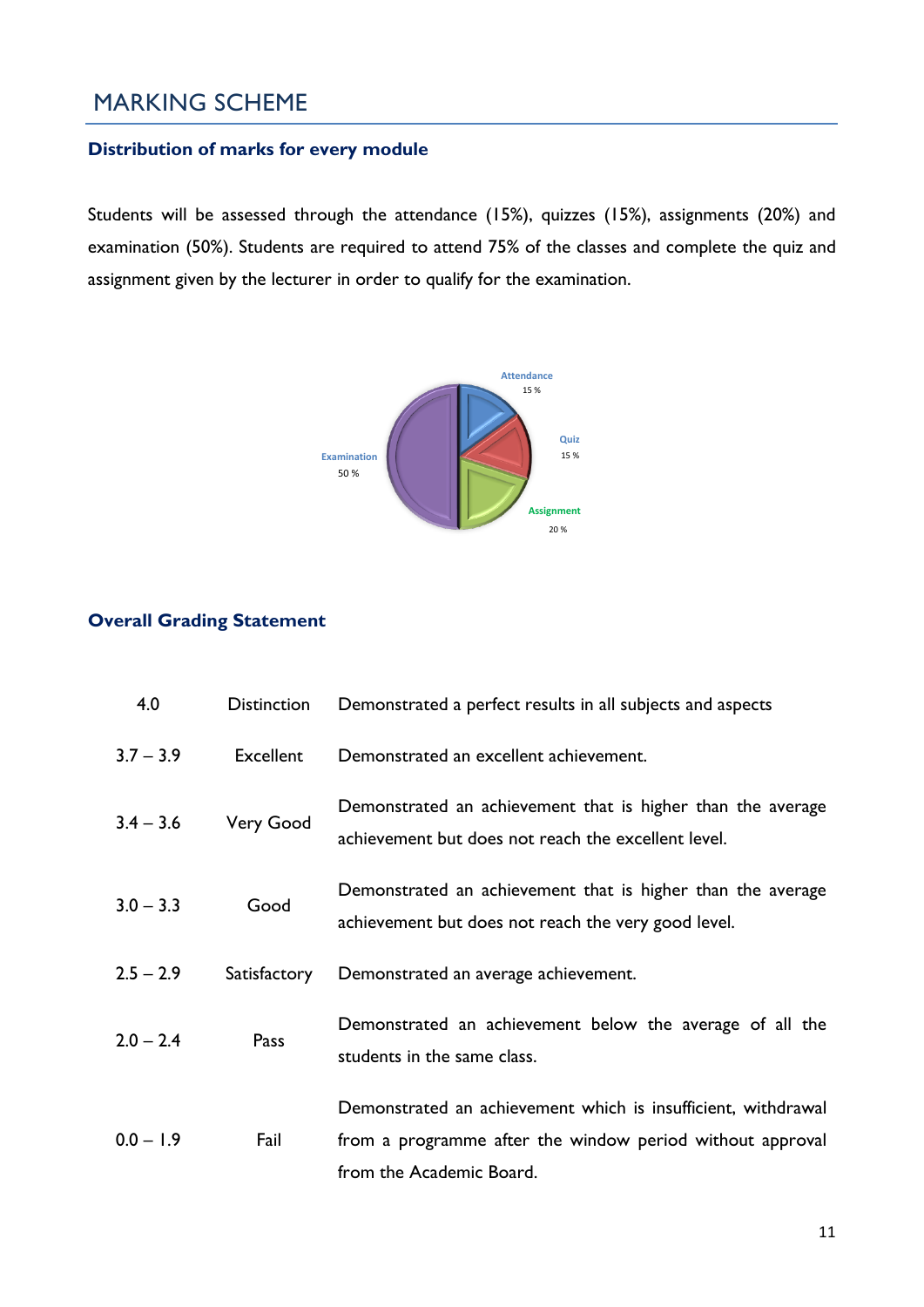### **Alphabetical Grading Marks**

| Marks      | Grade | <b>GPA</b> |
|------------|-------|------------|
| $95 - 100$ | $A+$  | 4          |
| $90 - 94$  | A     | 4          |
| $85 - 89$  | $A -$ | 3.7        |
| $80 - 84$  | B+    | 3.4        |
| $75 - 79$  | B     | 3.1        |
| $70 - 74$  | B-    | 2.8        |
| $65 - 69$  | $C+$  | 2.5        |
| $60 - 64$  | C     | 2.2        |
| $55 - 59$  | $C -$ | 1.9        |
| $45 - 54$  | D     | 1.6        |
| $00 - 44$  | F     | 0          |

#### GRADE VALUATION

| Abbreviation | Meaning           |
|--------------|-------------------|
| TН           | $=$ Absent        |
| SΜ           | $=$ In Progress   |
| P            | $=$ Pending       |
| ТR           | = Transfer Credit |

### **Failed subject:**

Students who do not pass the examination are allowed to take the supplementary examination **only once**. If the students passed this round, obtained grade is **Grade D**. If the students failed once more, they will have to repeat the module in the next semester to allow them to pass and be graded accordingly.